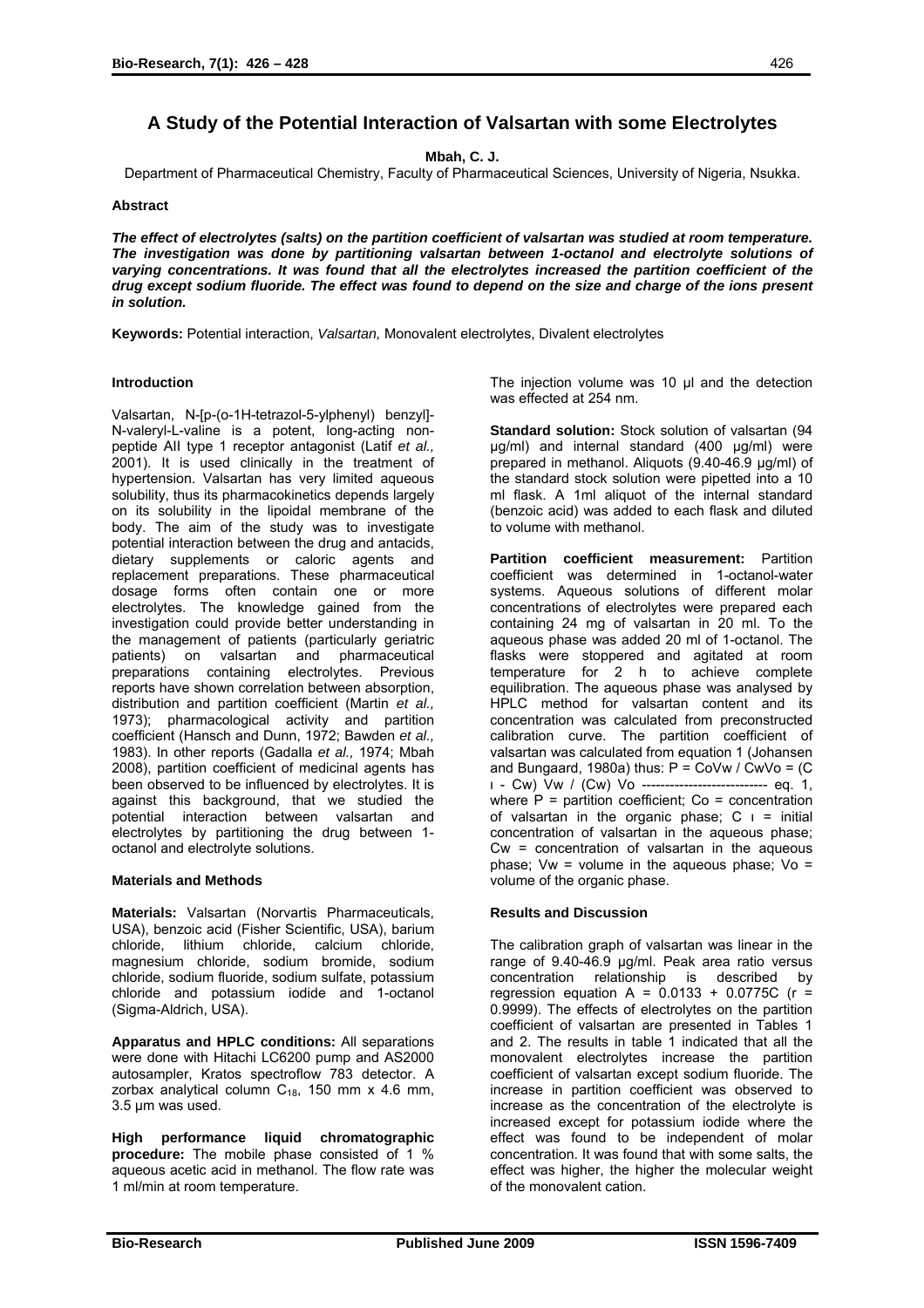| <b>UULAHUI</b>                   |                                    |            |             |             |       |      |  |  |
|----------------------------------|------------------------------------|------------|-------------|-------------|-------|------|--|--|
| <b>Electrolyte concentration</b> | Partition coefficient of valsartan |            |             |             |       |      |  |  |
| (mol/L)                          | LiCl                               | <b>NaF</b> | <b>NaCl</b> | <b>NaBr</b> | KCI   | ΚI   |  |  |
| 0.00                             | 22.2                               | 22.2       | 22.2        | 22.2        | 22.2  | 22.2 |  |  |
| 0.05                             | 46.0                               | 14.0       | 30.3        | 32.5        | 32.7  | 36.7 |  |  |
| 0.10                             | 54.7                               | 9.80       | 36.2        | 37.9        | 38.2  | 36.1 |  |  |
| 0.20                             | 83.4                               | 6.30       | 42.6        | 44.2        | 45.3  | 35.8 |  |  |
| 0.40                             | 114.2                              | 4.10       | 56.0        | 61.7        | 62.5  | 34.4 |  |  |
| 1.00                             | 218.5                              | 2.50       | 79.2        | 145.3       | 109.8 | 33.9 |  |  |

**Table 1: Effect of monovalent electrolytes on the partitioning of valsartan between distilled water and 1 octanol** 

**Table 2: Effect of divalent electrolytes on the partitioning of valsartan between distilled water and 1 octanol** 

| <b>Electrolyte concentration</b> | Partition coefficient of valsartan |                    |                   |                   |  |  |
|----------------------------------|------------------------------------|--------------------|-------------------|-------------------|--|--|
| (mol/L)                          | Na $SO4$                           | MaC <sub>I</sub> , | CaCl <sub>2</sub> | BaCl <sub>2</sub> |  |  |
| 0.00                             | 22.2                               | 22.2               | 22.2              | 22.2              |  |  |
| 0.05                             | 35.9                               | 43.4               | 44.1              | 39.5              |  |  |
| 0.10                             | 43.5                               | 53.4               | 54.7              | 44.7              |  |  |
| 0.20                             | 50.2                               | 66.0               | 83.5              | 69.6              |  |  |
| 0.40                             | 72.9                               | 101.5              | 138.0             | 91.3              |  |  |
| 1.00                             | 219.2                              | 207.1              | 258.7             | 147.5             |  |  |

For instance, at a molar concentration of NaCl, the partition coefficient is 79.2 while that obtained for the drug in the same concentration of KCl is 109.8. The same observation was noted for monovalent anion. For example, at a molar concentration of NaF the partition coefficient of valsartan is 2.5 while molar concentrations of NaCl and NaBr showed partition coefficients of to be 79.2 and 145.3 respectively. The results in Table 2 indicated that divalent electrolytes increase the partition coefficient of valsartan. This effect was observed to increase as the concentration of the divalent salts is increased. With some electrolytes, the increase in the partition coefficient of valsartan was higher the higher the molecular weight of the cation or anion and the charges on the ions. For instance, the partition coefficient of valsartan in a molar concentration of  $MgCl<sub>2</sub>$  was 207.1 while that obtained for the drug at the same concentration of CaCl<sub>2</sub> was 258.7. Also sodium sulfate when compared to other sodium salts gave the greatest increase in the partition coefficient of the drug. This could be as a result of the charge size of the sulfate ion and its dehydrating effect. The effect of the electrolytes on the partition coefficient of valsartan could be explained by dehydrating effect, salting-in and salting-out effects. For instance, the observation that the partition coefficient of the drug in a molar concentration of LiCl was 218.5, higher than NaCl 79.2 suggests that lithium chloride has greater salting-out effect than sodium chloride. This could be explained by assuming more hydration of the lithium ion than sodium ion thereby reducing the density of aqueous environment around valsartan molecules with a resultant decrease in aqueous solubility of the drug. The significant decreased effect on the partition coefficient of valsartan by sodium fluoride could probably be explained by salting-in effect. This involved the ionization of valsartan due to the alkaline pH of the solution; the increased aqueous environment around the drug and the stabilization of valsartan ions by the sodium

fluoride ions with the resultant increase in the drug aqueous solubility.

**Conclusion:** All the electrolytes studied increased the partition coefficient of valsartan, except sodium fluoride. The increasing effect was observed with increasing electrolyte concentration except with potassium iodide. Based on the previous study (Mbah 2005), pH control could also have an effect on the partition coefficient of the drug. Finally, the investigation suggests that potential interaction exist between valsartan and pharmaceutical preparations containing electrolytes and such interaction could give rise to altered pharmacological effect. This could be of benefit to patients who concomitantly take valsartan and ion-removing agents but not replacement preparations.

#### **References**

- Bawden, D., Gymer, G.E., Marriott, M.S., Tute, M.S (1983). Quantitative structure-activity relationships in a group of imidazoleantimycotic agents. Eur. J. Med. Chem-Chim Ther. 18 : 91-96.
- Gadalla, M.A., Sale, A.M., Motawi, M.M (1974). Effect of electrolytes on the partition coefficient of chlorocresol and sulphadiazine. Pharmazie 29 : 111-113.
- Hansch, C., Dunn III, W.J (1972). Linear relationship between lipophilic character and biological activity of drugs. J. Pharm. Sci. 61 : 1-19.
- Johansen, M., Bungaard, H (1980a). Prodrugs as drug delivery systems XII. Solubility, dissolution and partition behaviour of N-Mannich bases and N-hydroxylmethyl derivatives. Arch. Pharm. Chem. Sci. Edu. 8 : 141-151.
- Latif, F., Tandon, S., Obeleniene, R., Hankins, S.R., Berkowiz, M.S., Ennezat, P.V., Le Jennel, T.H (2001). Angiotensin II type 1 receptor blockade with 80 and 160 mg valsartan in healthy, normotensive subjects. J. Card. Fail. 7 : 265-268.